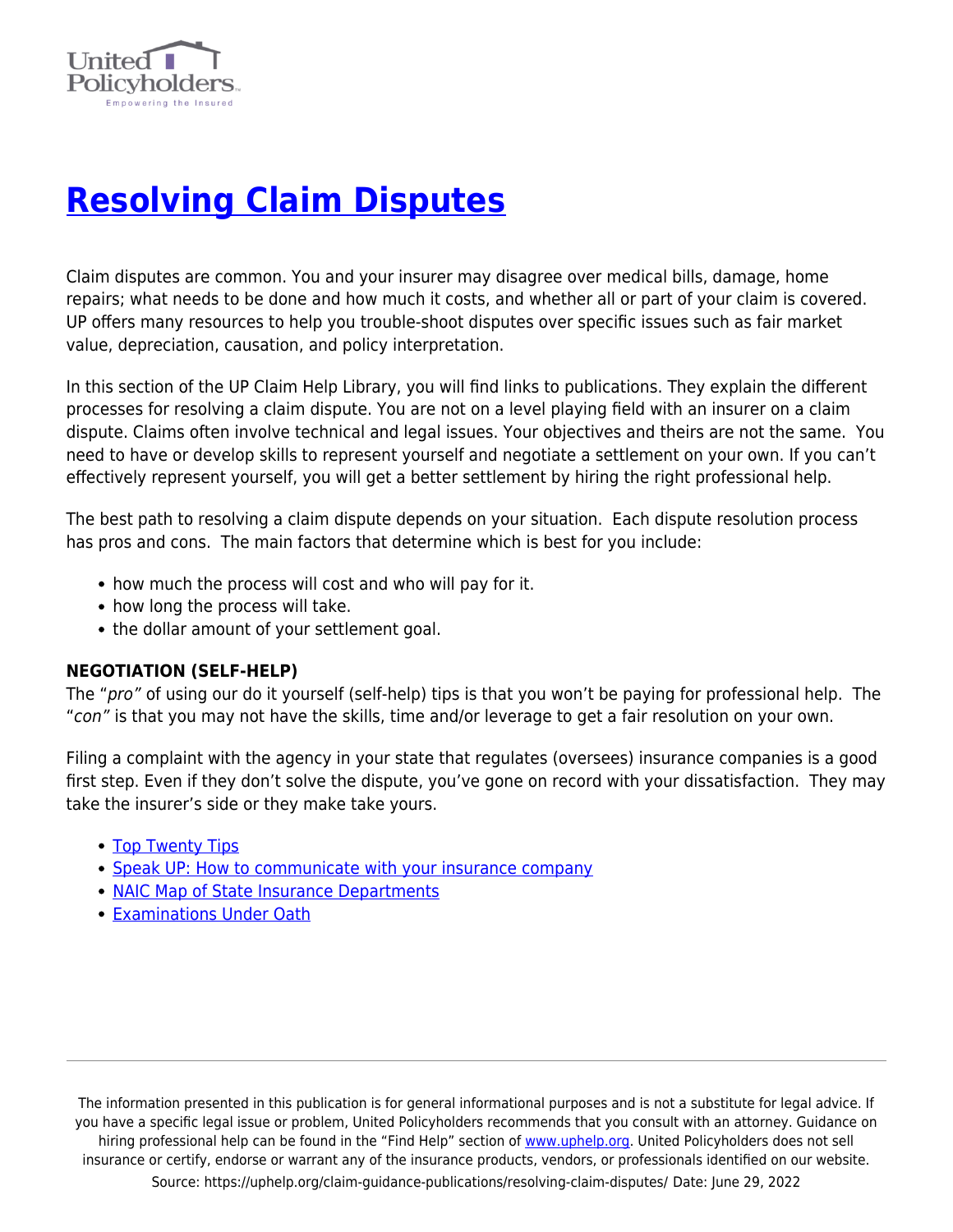

• [Statutes of Limitations](https://uphelp.org/claim-guidance-publications/lawsuit-limitations-in-insurance-policies/)

If you find you are underinsured, visit our [Underinsurance Help](https://uphelp.org/underinsurance-help-were-you-lulled-into-a-false-sense-of-security-or-did-you-intentionally-underinsure-your-biggest-asset/) section **ALTERNATIVE DISPUTE RESOLUTION (ADR)**

"ADR" includes different processes for settling disputes without a lawsuit.

# **Appraisal**

Most property insurance policies contain wording that allows disputes over the amount/value of a loss to be resolved by a process called "appraisal." An insurance appraisal is different from a real estate appraisal or an art appraisal. An insurance appraisal can determine the scope and severity of a loss (what was damaged and how badly) and the value of the loss (how much repairs should cost). Whether or not the entire loss is covered is a separate issue that is not generally part of an insurance appraisal and must be resolved separately.

- [Insurance Appraisal Simplified](https://uphelp.org/claim-guidance-publications/insurance-appraisal-simplified/)
- [Policyholders can win in appraisal](https://uphelp.org/claim-guidance-publications/policyholders-can-win-in-appraisal/)
- Appraisal Definition & Use in Insurance To assist in the resolution of a claim
- [Example of an Appraisal Award](https://uphelp.org/wp-content/uploads/2020/12/Example-of-an-Appraisal-Award.pdf)
- [Current developments in the law and procedure of Appraisal](http://www.propertyinsurancecoveragelaw.com/tags/appraisal/)

# **Mediation**

Private, voluntary, or court-ordered mediations have become the most common way of resolving claim disputes. Mediation pros are that it can be fast, and relatively cheap compared to a lawsuit. Cons are that claims often get settled for less than full value in mediation.

- [A Policyholders Guide to Mediation](https://uphelp.org/claim-guidance-publications/a-policyholders-guide-to-mediation/)
- [Post-disaster mediation programs](https://www.uphelp.org/guide/post-disaster-mediation-programs)

# **LITIGATION AND ARBITRATION**

Arbitration can be a faster and cheaper way of settling a dispute than litigation and trial. [However](https://uphelp.org/bach-talk-forced-arbitration-exposed/) [because arbitration doesn't involve a jury, the results often favor insurance companies](https://uphelp.org/bach-talk-forced-arbitration-exposed/). At the urging of UP, [Virginia](https://uphelp.org/wp-content/uploads/2020/12/Example-of-an-Appraisal-Award.pdf) and [Texas](https://uphelp.org/texas-insurer-drops-push-to-let-homeowners-forgo-right-to-sue/) recently rejected proposals to allow insurance policies to include arbitration clauses.

The information presented in this publication is for general informational purposes and is not a substitute for legal advice. If you have a specific legal issue or problem, United Policyholders recommends that you consult with an attorney. Guidance on hiring professional help can be found in the "Find Help" section of [www.uphelp.org.](http://www.uphelp.org/) United Policyholders does not sell insurance or certify, endorse or warrant any of the insurance products, vendors, or professionals identified on our website. Source: https://uphelp.org/claim-guidance-publications/resolving-claim-disputes/ Date: June 29, 2022